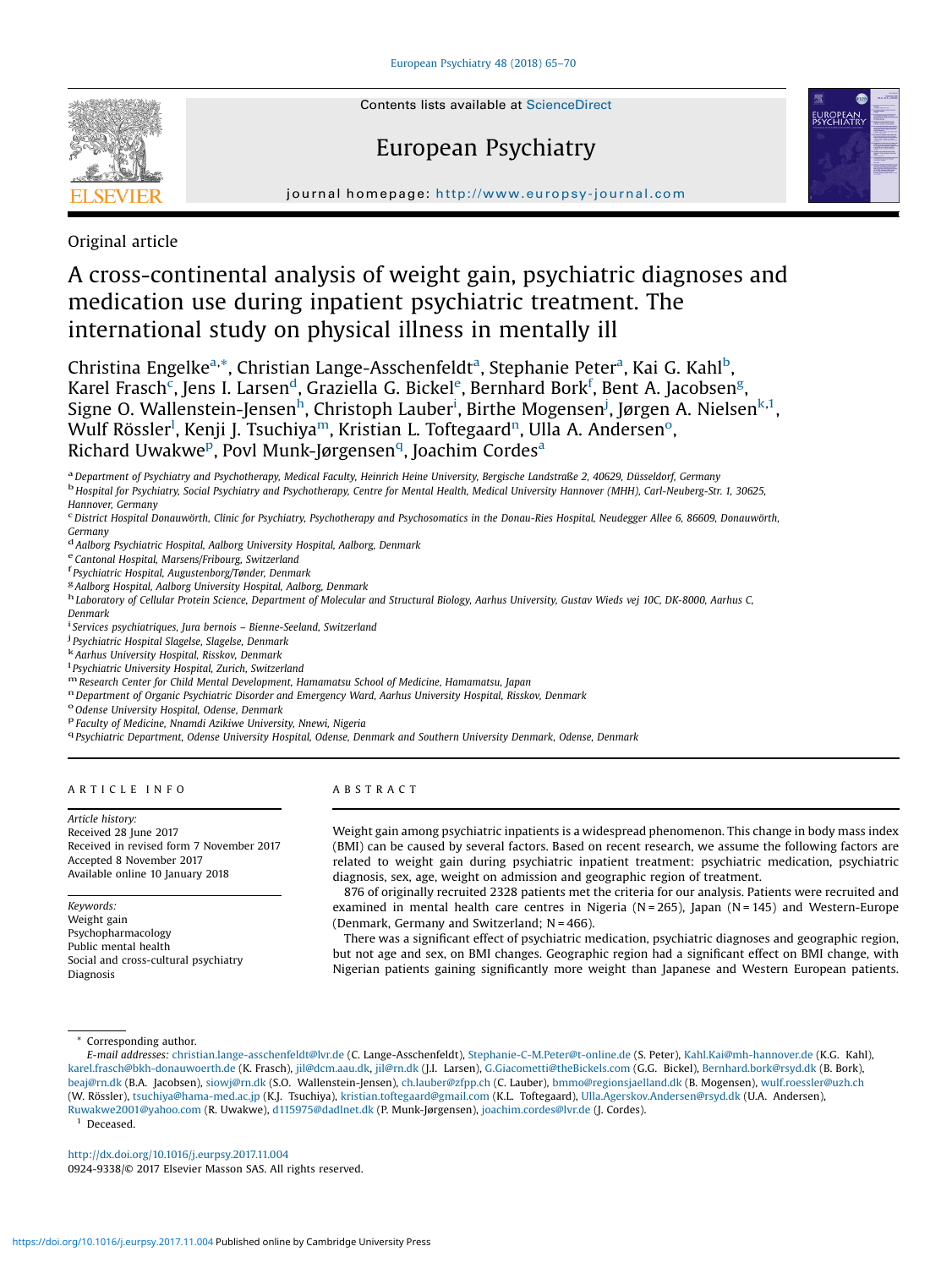Moreover, geographic region influenced the type of psychiatric medication prescribed and the psychiatric

diagnoses. The diagnoses and psychiatric medication prescribed had a significant effect on BMI change. In conclusion, we consider weight gain as a multifactorial phenomenon that is influenced by several factors. One can discuss a number of explanations for our findings, such as different clinical practices in the geographical regions (prescribing or admission strategies and access-to-care aspects), as well as socio-economic and cultural differences.

© 2017 Elsevier Masson SAS. All rights reserved.

## 1. Introduction

Weight gain and obesity are known risk factors for several diseases, including hypertension, insulin resistance and diabetes mellitus, cardiovascular diseases (CVD), stroke, and some types of cancer [[1](#page-5-0)]. Consequently, weight gain and obesity also affect morbidity and mortality, notably in cardiovascular disease patients  $[1,2]$  $[1,2]$ . There is therefore an urgent need to investigate the risk factors for weight gain and obesity, especially in a clinical context, where weight gain has an impact on patients' medication adherence. Shin and colleagues [[2\]](#page-5-0) found that patients gain an average of 2.45 kg during an inpatients psychiatric treatment. To reduce the chances of weight gain during psychiatric hospitalization, we need to determine the factors associated with weight gain that puts patients' health at risk.

At present, there are several known factors that can influence weight or lead to weight gain during inpatient psychiatric treatment. One well-known risk factor is psychopharmacological medication use [3–[6\]](#page-5-0). In their review, Dent and colleagues [\[3](#page-5-0)] found that several psychotropic drug types, such as antipsychotics, antidepressants, anxiolytics and mood stabilizers are able to induce weight gain. In several pharmacological trials an association between a lower initial BMI and an increased weight gain during inpatient psychiatric treatment compared to initially obese or overweight patients could be found [\[2,4,5,6\]](#page-5-0).

In addition, Shin and colleagues [[2\]](#page-5-0) found that, in their American multi-racial sample, ethnicity had a significant influence on weight gain. Asian patients showed the smallest weight gain and BMI increase. In contrast, Afro-American patients showed the greatest weight gain and BMI increase. In line with these findings, Truong and Sturm [\[7](#page-5-0)] found that in the U.S., non-Hispanic Afro-Americans gained weight faster than non-Hispanic whites. The investigated sample included different ethnic groups, but it remains unclear whether this effect is rooted in biological (e.g., genetic) factors.

However, differences in weight gain also have a cultural explanation: in many modern and industrial cultures, such as in the U.S., obesity has a negative connotation, and thus, the pursuit of weight loss has produced a major industry [\[8,9\]](#page-5-0). In contrast, obesity is seen as a sign of health and prosperity in many other cultures [[8,9](#page-5-0)]. In traditional Nigeria, for example, high weight is considered as an indication of femininity, beauty and nobility [[9\]](#page-5-0). Generally, it would seem that Africans see weight as evidence of good living. Also nutritional habits, availability of aliments, and financial opportunities may be factors which are associated with regional differences in weight gain.

Moreover, this difference in BMI change may be due to different clinical practices related to prescribing psychiatric medicines and the diagnostic process in these geographical regions because of different levels of development (for example unaffordable drug prices [[10](#page-5-0)]) and cultural attitudes towards health  $[11]$  $[11]$  or food  $[12]$  $[12]$  $[12]$ . Additionally, Zito and colleagues  $[13]$ found differences in the prescription of psychotropic medication for children and adolescents even between the Netherlands, Germany, and the US, which are defined as developed countries. As reasons for these differences, the authors cite regulatory restrictions (such as government drug regulation and the availability and financing of services) and cultural beliefs [[13,14](#page-5-0)].

In their systematic review Haroz and colleagues [\[15](#page-5-0)] compared the DSM-5 diagnostic criteria for Major Depression with the most frequent features of 170 study populations of 77 different nationalities. They found that the DSM model does not adequately reflect the construct of depression at worldwide levels, because the DSM model is based on research on Western populations. This may derive from different cultural perspectives on or different clinical manifestations of the psychiatric disorders [\[16\]](#page-5-0).

Based on these findings, we hypothesized that the geographic region of treatment would have an impact on BMI changes during inpatient psychiatric treatment.

In addition to that, we propose that the distribution of psychiatric medication and diagnoses differs among the various studied regions. In this context, we assumed that BMI changes during inpatient psychiatric treatment are influenced by the psychiatric medication and diagnoses that patients obtain [\[3,4,17\]](#page-5-0).

Moreover, we assume that the BMI of psychiatric inpatients on discharge is higher than their BMI on admission, which in turn influences the BMI change, as reported in the study by Shin and colleagues [\[2](#page-5-0)]. Thus, we expect patients who have a normal weight on admission to gain significantly more weight than patients who are overweight or obese on admission.

### 2. Materials and methods

#### 2.1. Experimental

The study was conducted in mental health care centres in Nigeria (Nnewi), Japan (Hamamatsu), Denmark (6 centers: Aalborg, Augustenborg, Odense, Skanderborg, Slagelse, Tønder), Germany (Düsseldorf) and Switzerland (Marsens). Patients were recruited from May 2003 to February 2006. All patients admitted to a treatment centre at the time of the study were invited to participate. If patients were admitted more than once, only their first admission was included in the study. A detailed assessment of the patients' physical and mental health status was performed on admission and discharge and after three months or on discharge day, whichever came first. Diagnoses and their codes were based on the current ICD-10 criteria of the WHO (2003). Patients were given one of the following diagnoses: F1 (F10-19: Mental and behavioural disorders due to psychoactive substance use), F2 (F20-29: Schizophrenia, schizotypal and delusional disorders), F3 (F30-39: Mood [affective] disorders), F4 (F40-49: Neurotic, stress-related and somatoform disorders), F6 (F60-69: Disorders of adult personality and behaviour). The assessments were made according to routine clinical practice. Additional information regarding geographic origin and socio-demographic data was recorded. For a more detailed description of the methods used in the study see publications by Frasch and colleagues [[18\]](#page-5-0), Larsen and colleagues [[19](#page-5-0)] and Toftegaard and colleagues [\[11](#page-5-0)].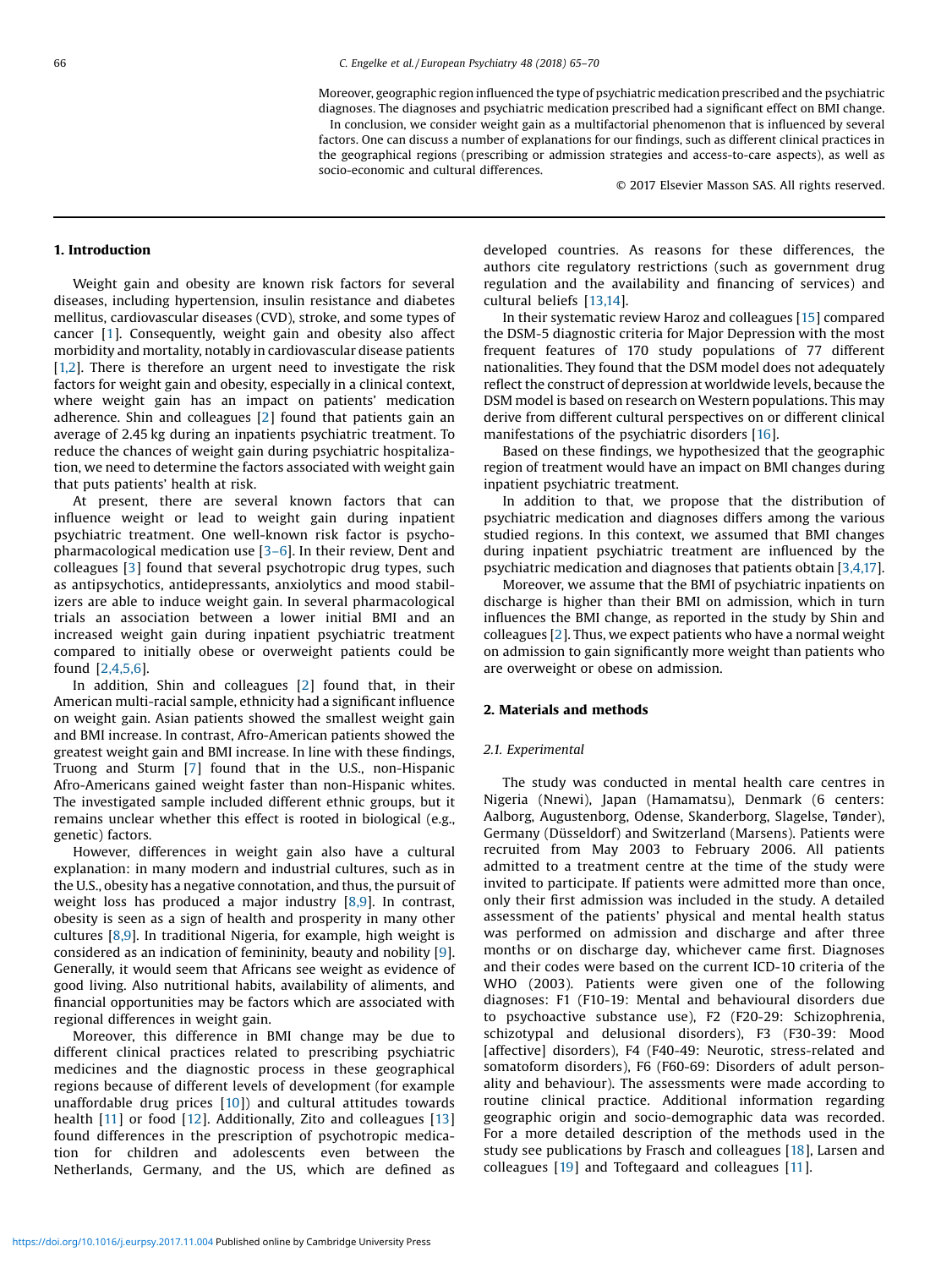#### 2.2. Sample

We combined Danish, German, and Swiss patients into a Western European patients group.

As our analyses aimed to draw conclusions regarding weight gain during inpatient psychiatric treatment, we included the data of those patients who were admitted for at least five days and for whom weight and body mass index (BMI: calculated as weight in kilograms divided by height in meters squared; kg/m<sup>2</sup>) data were available. Of the originally 2,328 patients, 876 patients met this criterion for our analyses. Missing data regarding psychiatric diagnoses was due to technical errors.

## 2.3. Calculations

Kolmogorov-Smirnov tests were performed to check the normality assumption. Wilcoxon signed-rank tests were used to reveal significant differences between two dependent variables (for example BMI on admission and on discharge), whereas Mann-Whitney U tests were used for independent variables (for example extreme group comparisons) and Kruskal-Wallis tests for the testing of more than two independent variables with Dunn-Bonferroni Post-Hoc tests (for example the effect of geographic region on BMI change). For correlations we used the Spearman's rho. Moreover, a linear regression analysis was conducted to examine predictors for BMI change.

## 3. Results

For the demographic data and an overview over the BMI values and the duration of hospitalization, see Table 1.

Of 876 patients, 483 were younger than the average age of the sample, and 393 patients were older. An overview of the psychiatric diagnoses and psychiatric medication use for the corresponding geographic regions can be found in [Tables](#page-3-0) 2 and 3.

A Kolmogorov-Smirnov test revealed that the variables were not normally distributed; therefore, non-parametric tests were used. Concerning the BMI change, a positive value indicates weight gain, zero indicates no change, and a negative value indicates weight loss.

### 3.1. BMI

A Wilcoxon signed-rank test revealed that the difference between the BMI on admission and the BMI on discharge was significant, with a higher median BMI on discharge  $(z = -9.684,$  $p < 0.001$ ). Because the descriptive data suggested that this result could be changed if the Nigerian patients were left out of the analysis because of their high BMI change, we conducted a

#### Table 1

Demographic data, median BMI and duration of hospitalization.

Wilcoxon signed-rank test with only the Japanese and the Western European patients; this analysis also showed a significantly higher BMI on discharge compared with admission ( $z = -3.674$ ,  $p < 0.001$ ). To clarify a possible relationship between the duration of hospitalization and BMI change, a correlation analysis of the two variables was conducted. There was a non-significant positive correlation (Spearman's rho) between the duration of hospitalization and the BMI change ( $\rho(874) = 0.006$ ,  $p = 0.853$ ).

We assessed the BMI change separately for the following groups and calculated the statistical significance of difference between the groups: 364 patients had an initial BMI above 25 kg/m<sup>2</sup>, and 512 patients had a BMI lower than  $25 \text{ kg/m}^2$ . A Mann-Whitney U test indicated that the BMI change was higher for patients with an initial BMI lower than  $25 \text{ kg/m}^2$  (mean rank = 470.4, Mdn =  $0.000 \text{ kg/m}^2$  [range =  $-7.26-9.59$ ]) than for patients with an initial BMI of  $25 \text{ kg/m}^2$  or higher (mean rank = 393.6, Mdn = 0.000 kg/m<sup>2</sup> [range = -16.38-8.35]; U = 76,856, p < 0.001). A Kruskal-Wallis test revealed a significant effect of BMI on admission on the BMI change ( $\chi^2(37)$  = 62.67, p = 0.005).

#### 3.2. BMI and geographic regions

The median BMI change was calculated for the different geographic regions: The median BMI change for the Nigerian patients was Mdn = 1.03 kg/m<sup>2</sup> (range =  $-10.04 - 9.59$ ); for the Japanese patients Mdn =  $0.000 \text{ kg/m}^2$  (range =  $-16.38 - 2.74$ ); and for the Western European patients Mdn =  $0.000 \text{ kg/m}^2$ (range  $= -11.10 - 8.35$ ). A Kruskal-Wallis test showed a significant effect of geographic region (Nigerian, Japanese, Western European) on BMI change ( $\chi^2(2)$  = 145.4,  $p < 0.001$ ). A Dunn-Bonferroni post hoc test showed a significant difference between the BMI changes of Nigerian and Japanese patients ( $z = 7.560$ ,  $p < 0.001$ ) and between those of Nigerian and Western European patients (z  $= -11.86$ ,  $p < 0.001$ ).

An extreme group comparison (1. vs. 4. quartile) showed that the patients who were in the first quartile of BMI on admission (N = 219; BMI on admission  $\leq$  21.09 kg/m<sup>2</sup>; Mdn = 0.000  $[\text{range} = -1.98 - 9.59; \text{mean} = 241.07]$  gained significantly more weight than the patients in the fourth quartile of BMI on admission (N = 220; BMI on admission  $\geq$ 27.92 kg/m<sup>2</sup>; Mdn = 0.000 [range =  $-16.38-8.35$ ; mean rank = 199.0];  $U = -3.669$ ,  $p < 0.001$ ). A comparison split for every geographic region revealed significantly higher weight gain among Western European patients in the first quartile (N = 116; BMI on admission  $\leq$  21.66 kg/m<sup>2</sup>; Mdn =  $0.000$  [range =  $-0.78-5.10$ ; mean rank =  $128.6$ ]) compared with those in the fourth quartile (N = 116; BMI on admission  $\geq$ 29.01 kg/m<sup>2</sup>; Mdn = 0.000 [range =  $-11.10-2.42$ ; mean rank = 104.40]) of BMI on admission (*U* =  $-3.547$ , *p* < 0.001). For the Nigerian patients, a Mann–Whitney U test showed that the

| Geographic<br>region | N   | Gender (female/<br>male: %  | Marital (married/widow<br>[er]/<br>single; $\%)$ | Age (years, Mdn,<br>range) | BMI1 $\frac{\text{kg}}{\text{m}^2}$ ,<br>Mdn, range) | BMI2 $\left(\frac{kg}{m^2}\right)$<br>Mdn, range) | Duration of hospitalization (days,<br>Mdn, range) |
|----------------------|-----|-----------------------------|--------------------------------------------------|----------------------------|------------------------------------------------------|---------------------------------------------------|---------------------------------------------------|
| Nigeria              |     | 265 48.7/51.3 (129/<br>136) | 32.1/9.4/55.5(85/25/147)                         | 33.00 $(11.0-94.0)$        | $23.81(12.35 -$<br>55.76)                            | $25.08(13.11 -$<br>60.47)                         | $61.0(5 - 377)$                                   |
| Japan                | 145 | 64.8/35.2 $(94/51)$         | 31.7/11.7/55.9(46/17/81)                         | 36.36 (15.52-81.64)        | $21.55(8.79 -$<br>33.91)                             | $22.21(8.79 -$<br>32.87)                          | 247.0 (8-487)                                     |
| Western<br>Europe    | 466 | 49.4/50.6 (230/<br>236)     | 40.6/6.7/52.1 (189/31/243)                       | 42.17 (15.72-90.79)        | $24.55(12.91 -$<br>55.58)                            | 24.91 (13.27-<br>55.58)                           | $55.0(5 - 751)$                                   |
| Total                | 876 | 51.7/48.3(453)<br>423)      | 36.5/8.3/53.8 (320/73/471)                       | 38.34 (11.0-94.0)          | $23.90(8.79 -$<br>55.76)                             | 24.34 (8.79-<br>60.47                             | $66.0(5-751)$                                     |

Number of patients, gender and marital status of the patients from different geographic regions as well as median age, median BMI on admission (BMI1) and on discharge (BMI2) and the median duration of hospitalization. Percentage values (for nominal scaled variables) and medians (for interval scaled variables) are printed in bold type. Absolute values (for nominal scaled variables) and ranges (for interval scaled variables) are displayed in the brackets. Values do not add up to 100% of the total sample size due to missing data.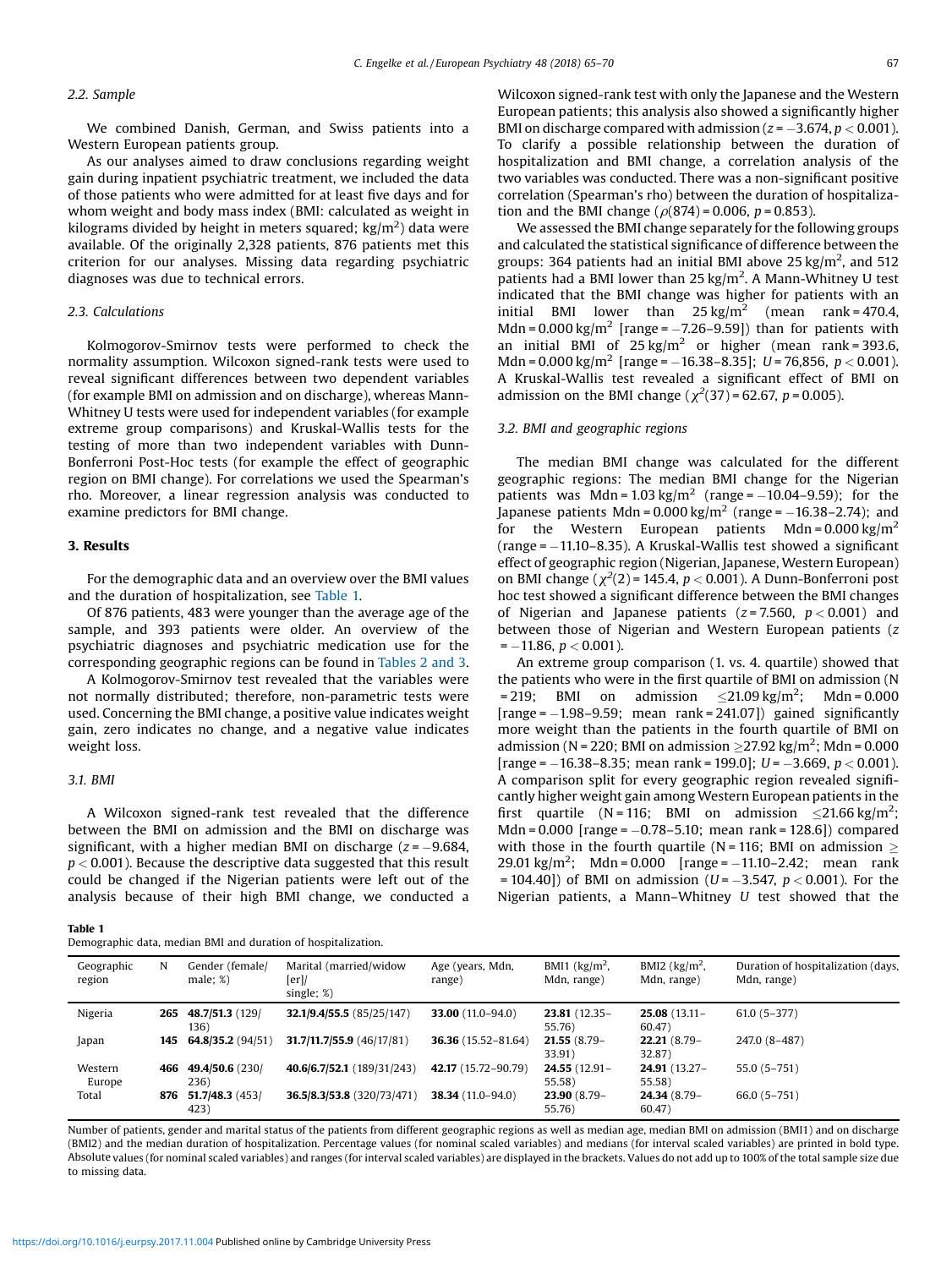<span id="page-3-0"></span>Table 2

#### Psychiatric diagnoses.

|                           | Western Europe | Japan        | Nigeria      | Total        |
|---------------------------|----------------|--------------|--------------|--------------|
| N                         | 438 (of 466)   | 126 (of 145) | 246 (of 265) | 810 (of 876) |
| F1-substance disorder     | 7.3 (34)       | 2.1(3)       | 0.8(2)       | 4.5(39)      |
| F2 - psychotic disorder   | 22.5(105)      | 13.1(19)     | 53.6 (142)   | 30.4 (266)   |
| F3 - affective disorder   | 27.7 (129)     | 45.5(66)     | 26.0(69)     | 30.1 (264)   |
| F4 – neurosis             | 19.5(91)       | 24.1 (35)    | 12.5(33)     | 18.2 (159)   |
| F6 – personality disorder | 17.0 (79)      | 2.1(3)       | 0.000(0)     | 9.4(82)      |

Percentage distribution (%) and absolute number (in brackets) of psychiatric diagnoses for the studied geographic regions. Values do not add up to 100% due to missing data.

## Table 3

Types of medication.

|                                | Western Europe | Japan        | Nigeria      | Total        |
|--------------------------------|----------------|--------------|--------------|--------------|
| N                              | 466 (of 466)   | 145 (of 145) | 265 (of 265) | 876 (of 876) |
| Antidepressants                | 33.0 (154)     | 46.9(68)     | 3.8(10)      | 26.5(232)    |
| Antipsychotics                 | 8.8(41)        | 10.3(15)     | 9.4(25)      | 9.2(81)      |
| Anxiolytics                    | 5.6(26)        | 7.6(11)      | 4.9(13)      | 5.7(50)      |
| <b>Hypnotics and Sedatives</b> | 6.7(31)        | 7.6(11)      | 1.1(3)       | 5.1(45)      |
| No medication                  | 45.9 (214)     | 27.6 (40)    | 80.8 (214)   | 53.4 (468)   |

Percentage distribution (%) and absolute number (in brackets) of types of medication for the studied geographic regions.

patients in the first quartile of BMI on admission (N = 66; BMI on admission  $\leq$ 21.30 kg/m<sup>2</sup>; Mdn = 1.243 [range = -1.62-9.59; mean rank = 73.47]) had a significantly higher weight gain than the patients in the fourth quartile ( $N = 66$ ; BMI on admission  $>$ 27.51 kg/m<sup>2</sup>; Mdn = 1.021 [range =  $-10.04 - 5.55$ ; mean rank  $= 59.53$ ];  $U = -2.094$ ,  $p = 0.036$ ), whereas a Mann-Whitney U test of the Japanese patients found no significant difference in weight gain between the first (N = 36; BMI on admission  $\leq$  19.12 kg/m<sup>2</sup>; Mdn =  $0.000$  [range =  $-1.98 - 2.43$ ; mean rank =  $39.81$ ]) and the fourth quartiles (N=36; BMI on admission  $\leq$ 25.13 kg/m<sup>2</sup>; Mdn =  $0.000$  [range =  $-$  16.38–2.74; mean rank = 33.19];  $U = -1.373$ ,  $p = 0.170$ ).

#### 3.3. Psychiatric medication

A Kruskal-Wallis test with the psychiatric medication as a factor and the BMI change as an independent variable showed a significant effect ( $\chi^2(4)$  = 17.39, p = 0.002). A Dunn-Bonferroni post hoc test showed a significant difference in BMI change between patients who received antidepressants and those who were not medicated ( $z = 3.411$ ,  $p = 0.006$ ) and between patients who received antidepressants and those who took antipsychotics  $(z = 3.127,$  $p = 0.018$ ). A Kruskal-Wallis test showed a significant effect of geographic region (Nigerian, Japanese, Western European) on psychiatric medication use  $(\chi^2(2) = 150.9, p < 0.001)$ . A Dunn-Bonferroni post hoc test showed a significant difference in psychiatric medication use between Nigeria and Japan (z  $= -11.08$ ,  $p < 0.001$ ), between Nigeria and Western Europe (z = 9.932,  $p < 0.001$ ) as well as between Japan and Western Europe  $(z = -3.999, p < 0.001)$ .

In the whole sample, patients who received an antipsychotic medication did not show a significant BMI change compared with patients who did not receive antipsychotic medication (Mdn  $= 0.000 \text{ kg/m}^2$  [range = -10.82-9.38, mean rank = 447.2] vs. Mdn =  $0.000 \text{ kg/m}^2$  [range =  $-16.38 - 9.59$ , mean rank = 435.0];  $U = 75,884, p = 0.493$ .

## 3.4. Psychiatric diagnoses

A Kruskal-Wallis test showed that psychiatric diagnoses had a significant influence on BMI change ( $\chi^2(4)$ =56.76, p < 0.001). A Dunn-Bonferroni post hoc test showed a significant difference between the BMI change of F2 patients compared with every other diagnosis (F2 vs. F1:  $z = -3.627$ ,  $p = 0.003$ ; F2 vs. F3:  $z = 3.113$ ,  $p = 0.019$ ; F2 vs. F4:  $z = 5.849$ ,  $p < 0.001$ ; F2 vs. F6:  $z = 5.824$ , p  $<$  0.001) and between F3 patients compared with F4 patients (F3 vs. F4:  $z = 3.147$ ,  $p = 0.017$ ) and personality disorders (F3 vs. F6:  $z$  $= 3.680$ ,  $p = 0.002$ ). Furthermore, a Kruskal-Wallis test showed a significant effect of geographic region (Nigerian, Japanese, Western European) on psychiatric diagnoses  $(\chi^2(2) = 64.70, p < 0.001)$ . A Dunn-Bonferroni post hoc test showed a significant difference between the psychiatric diagnoses given in Nigeria and Japan (z  $= -5.883$ ,  $p < 0.001$ ) and between those in Nigeria and Western Europe ( $z = 7.594$ ,  $p < 0.001$ ).

A multiple regression revealed that psychiatric medication, psychiatric diagnosis and the geographic region could explain a significant part of the variance in BMI change. Age and sex, however, could not explain a significant part of the variance. The result of the multiple regression is displayed in [Table](#page-4-0) 4.

#### 4. Discussion

Our hypothesis that geographic region would influence weight gain during inpatient psychiatric treatment was supported. Moreover, we found that weight on discharge would be significantly higher than weight on admission and that weight on admission would be positively related to BMI changes during inpatient psychiatric treatment.

Not only was there a significant difference between BMI on admission and discharge, but BMI on admission had a significant effect on the BMI change. We found that patients with a BMI lower than 25 kg/m<sup>2</sup> gained significantly more weight than those with a BMI of 25 kg/ $m<sup>2</sup>$  or higher; additionally, the (Nigerian and Western European) patients with an admission BMI in the first quartile gained significantly more weight during hospitalization than patients with an admission BMI in the fourth quartile. Japanese patients in the first and fourth quartiles of BMI on admission did not differ in terms of weight gain. The reason for this finding might lie in these patients' generally lower BMIs and the substantially higher duration of hospitalization. Our results are in accord with Shin and colleagues [\[2](#page-5-0)], who found that patients with a high body weight on admission gained less weight during inpatient psychiatric treatment than those with normal weight on admission. One can assume that in a developing or threshold country,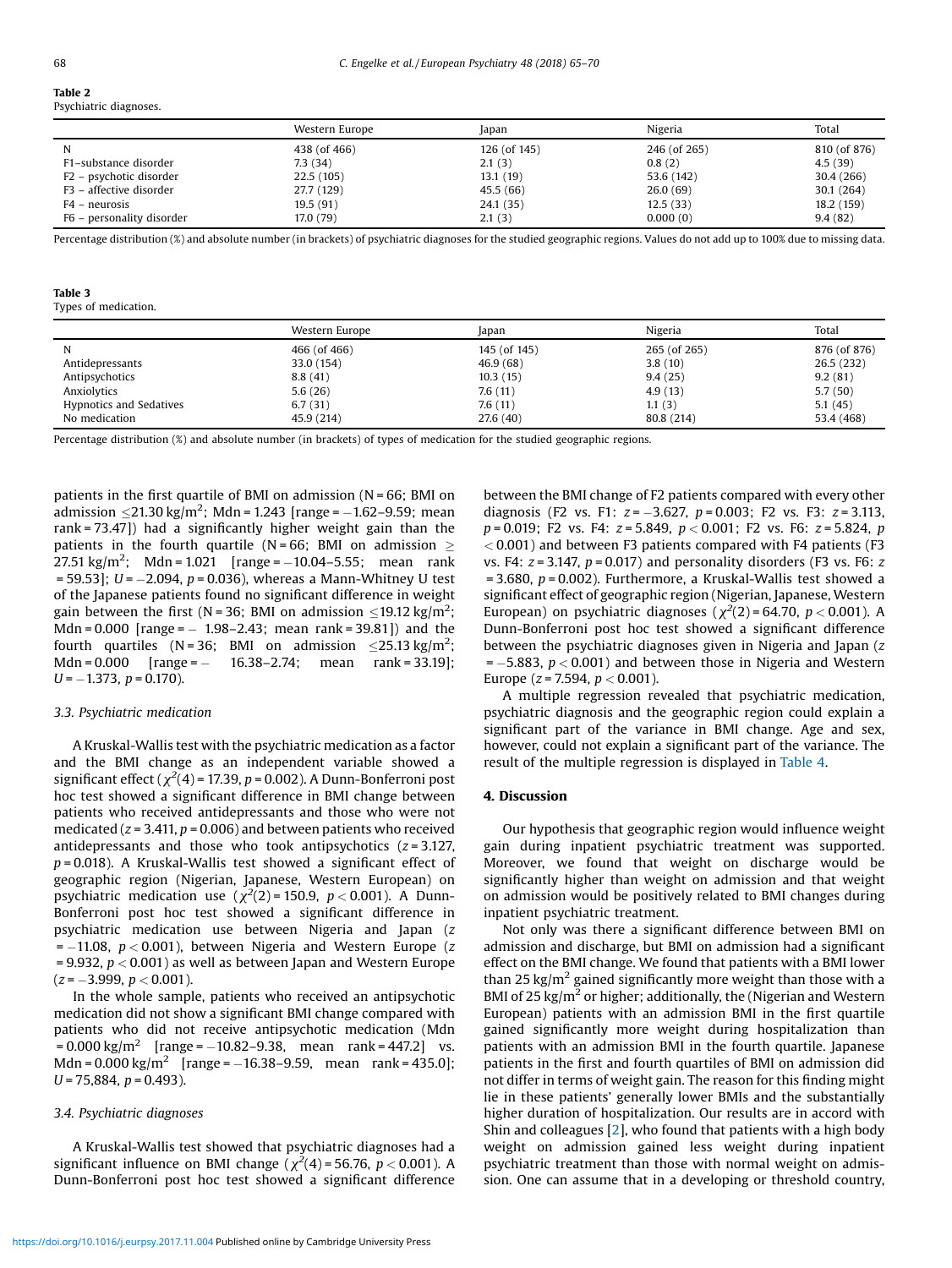<span id="page-4-0"></span>Table 4

Sample regression table.

|                    | <b>Beta</b> | t(870)   | p-value    |
|--------------------|-------------|----------|------------|
| Constant           |             | 2.913    | 0.004      |
| Age                | $-0.057$    | $-1.622$ | 0.105      |
| Sex                | 0.063       | 1.803    | 0.072      |
| Medication         | $-0.107$    | $-2.971$ | $0.003$ ** |
| <b>Diagnosis</b>   | $-0.107$    | $-2.993$ | $0.003$ ** |
| Geographic regions | 0.100       | 2.850    | $0.004$ ** |

Sample regression table for BMI change. Beta is the standardized regression coefficient. Significant at the  $p < 0.05$  level. \*\*\*  $p < 0.001$ , \*\*  $p < 0.01$ , \*  $p < 0.05$ .

patients weigh less due to their lower socio-economic status and tend to gain more weight during inpatient treatment due to conditions that differ from their daily lives. However, we can only speculate about socio-economic factors because we did not acquire data of that kind. In general, weight gain can be a sign of improved well-being during hospitalization [[20](#page-5-0)]; however, it can also be a medical side effect [[3\]](#page-5-0). Several factors of inpatient treatment could be responsible for this finding, including a lack of physical activity, a different daily routine, better nutritional supply and the initiation or change of medication within psychiatric hospital treatment settings.

## 4.1. BMI and geographic region

The hypothesis that the geographic region influences weight gain during inpatient psychiatric treatment could not be rejected. A significant effect of geographic region on BMI changes could be found. The Nigerian patients (as an example for Western Africa) gained significantly more weight than the Western European and Japanese patients (as an example for Eastern Asia), who showed a significantly smaller weight gain. One can discuss regional and cultural differences concerning weight gain. Socio-economic status or different attitudes towards body weight and food [\[12](#page-5-0)] might have caused these differences. For example, Brown and Konner [[9\]](#page-5-0) found that in modern achievement-oriented societies, such as the USA or Asia, a high body weight is socially stigmatized. In contrast, in Nigeria, high body weight in women is considered a sign of health and femininity [[9](#page-5-0)]. Moreover, Sobal and Stunkard [[21](#page-5-0)] postulated in their review that in developing societies, there is a strong relationship between socio-economic status and obesity: People with lower socio-economic status are more affected by obesity which can also be applied to the comparison of industrial and developing countries. Furthermore, Nigeria is a quite poor threshold country, with a gross domestic product per inhabitant of \$1.490 (nominal, 2011). By comparison, Germany has a gross domestic product per inhabitant of \$44,999. Health care policy factors can also explain our pattern of results. This is especially interesting in terms of the significant effect of geographic origin on the prescription of psychiatric medications and the psychiatric diagnoses. The rate of non-medicated patients is highest in Nigeria, in our collective it has the highest rate of patients suffering from schizophrenia, schizotypal, and delusional disorders (F20-F29), which often require medication. This difference may be due to differences in the availability and financing of services or to unaffordable medication [[10,13](#page-5-0)]. For example, 47.8% of African countries have a mental health policy (World Average: 59.5%; South-East Asia: 70.0%; Europe: 67.3%) [[22\]](#page-5-0). In 78.9% of African countries, less than 1% of the total health budget is spent on mental health (World Average: 36.3%; South-East Asia: 62.5%; Europe: 4.2%) [[22](#page-5-0)]. Another striking fact is that 29.9% of African countries do not have three of the most common psychotropic drugs (Phenytoin, Amitriptyline and Chlorpromazine) required for treating mental disorders at the primary health care level, which is higher than the world-wide average of 19.4% (South-East Asia:

11.1%; Europe: 22.2%) [[22](#page-5-0)]. Additionally, the health care supply of mental health professionals is rarely met: for example, there are just 0.05 psychiatrists (average: 1.00; South-East Asia: 0.21; Europe: 9.00), 0.05 psychologists (World Average: 0.40; South-East Asia: 0.02; Europe: 3.00) and 0.04 social workers (World Average: 0.30; South-East Asia: 0.05; Europe: 2.35) per 100,000 people in African countries [\[22](#page-5-0)]. This underlines the extent of the differences in health care supply among different geographic regions. Another explanation could be found in ethnical reasons. Ethnicity and genetics are a well known risk factor for weight gain and obesity [\[2,23\]](#page-5-0). These differences may base on physiological causes, such as genetic differences in the resting metabolic rate and a high respiratory quotient, which indicate low fat oxidation [[23](#page-5-0)]. However, possible generalizable ethnical factors are strongly confounded by local practice patterns and blending of ethnic groups within single countries.

#### 4.2. BMI, psychiatric diagnoses and psychiatric medication

Another explanation for the mentioned results might be the psychiatric diagnoses. The results showed that patients with schizophrenia, schizotypal, and delusional disorders (F20–F29) gained significantly more weight during hospitalization than all other patients. This might be due to younger age of these patients and lower BMI due to negative symptoms. Moreover, schizophrenia patients often exhibit a sedentary lifestyle and poor quality of food [[17,23](#page-5-0)]. This result needs not necessarily be due to conditions of developing countries. For example Fleischhacker and colleagues [\[24](#page-5-0)] investigated patients with first episode schizophrenia with a low BMI and of young age. He could show a significant weight gain even in the Ziprasidone group, which is an antipsychotic which was not associated to significant weight gain in many clinical trials examining mid-range age and BMI schizophrenia patients [[25](#page-5-0)]. Therefore we can conclude that younger age and lower BMI on admission are important factors regarding weight gain, also in Western European countries.

Moreover, as already mentioned, disease related factors can contribute to this result. However, compared with the study subpopulation that received no medication, antipsychotic medication had no significant influence on BMI in our study. Nevertheless, patients treated with antipsychotics gained significantly more weight than those treated with antidepressants. Patients treated with antidepressants gained significantly less weight than non-medicated patients. These results must be interpreted with caution. The fact that few Nigerian patients with F2 disorders received antipsychotic medication could confound this result. Among the regional groups, Nigerian patients were most likely to be F2 patients, non-medicated and have the highest weight gain. Therefore in Nigerian patients weight gain cannot be seen as a side effect, but may be due to different admission strategies, with more patients suffering from schizophrenia being hospitalized and depressive patients treated on an outpatient basis or not at all in Nigeria. Therefore our results concerning the different contributions of psychiatric diagnoses on weight gain could also be due to different admission strategies in geographic regions. As previously mentioned, health care policy or different local prescribing and treatment practices may contribute to this pattern and complicate the interpretation of our data.

#### 4.3. Limitations and recommendations

We were able to show significant differences in weight gain, prescribed medication and psychiatric diagnoses across ten different treatment centres in three continents. We are aware that explanations for these differences are likely multifactorial with strong influences of not only ethnical affiliation but also